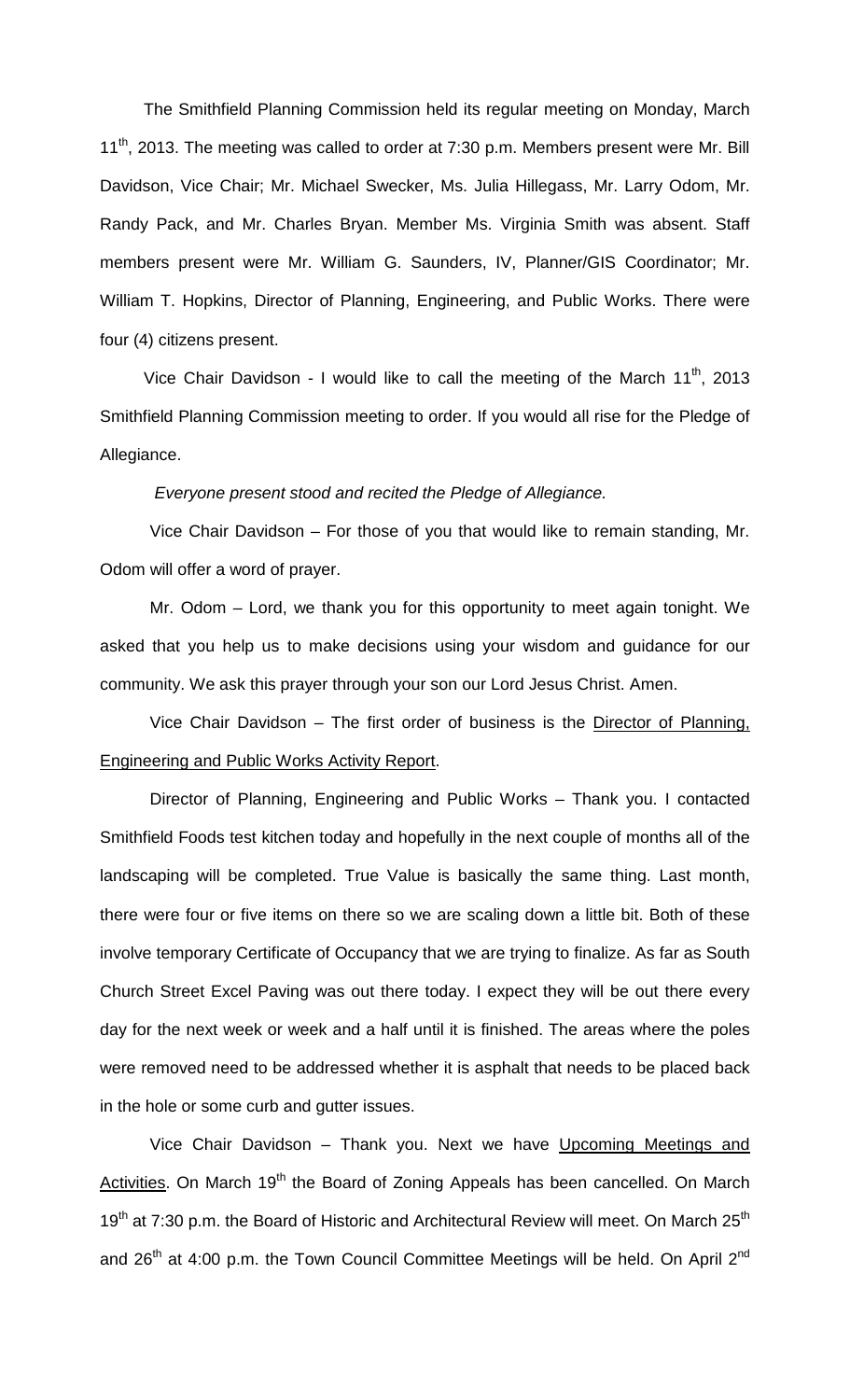there will be a Town Council meeting at 7:30 p.m. The Planning Commission will meet on April 9<sup>th</sup> at 7:30 p.m. Next is **Public Comments**. The public is invited to speak on anything that is not on the agenda tonight. No one signed up. Public comments are closed. Next is Planning Commission Comments. Does anyone on the Commission have anything to say? Next is a Public Hearing - Capital Improvement Plan Review & Recommendation – Town of Smithfield. We need a staff report.

# *Italicized items have been added to the minutes for clarification.*

Director of Planning, Engineering and Public Works – It will be very brief. In your package is a list of all of the items in the proposed Capital Improvement Plan (CIP)). It starts with FY 2013/2014 through FY 2017/2018 a total of five years. At the last Planning Commission meeting I went over each item. Tonight I would like to point out the amended items to the CIP. Please do not hesitate to ask any questions. The first item is in the *General Fund is 1L – Pinewood Heights- Stormwater Management which*  is a new item. Pinewood Heights has difficulty with the storm water. There are no ditches off the side of the road so we need to create ditches and areas for the storm water to drain to. We call them BMP's. That is actually in the *Highway Fund – Item 3G – Pinewood Heights – Stormwater Drainage.* That is the right-of-way dealing with the ditches and that is how we will carry the storm water to the retention ponds. That is the only new item in the General Fund. Next we have the *General Fund: Public Park Improvements*. *Item 2C* is the Playground Area but there was not an amount there. I discussed it with other staff members and we decided in FY 2014/2015 to add the amount of \$350,000.00. The next item is *Item 2D – Maintenance –Outbuildings at Windsor Castle.* In the first FY 2013/2014 it is \$100,000.00. We estimated to get the white tenant house closed in with a roof and painted will be a minimum of \$50,000.00. Then on top of that two of the barns would be addressed that year that would be another \$50,000.00. Then in FY 2014/2015 two more barns would be done at \$50,000.00 and each year following. There are eight barns at Windsor Castle that need drastic attention. The last item is *Item 2G – Community Garden*. That was shifted over three years to FY 2015/2016 at \$25,000.00. I received that estimate from Mr. Lawrence Pitt. The next section is the *Highway Fund. Item 3F is Great Springs Road – Sidewalk from Main Street to Quail Street for \$100,000.00 in FY 2014/2015*. There are no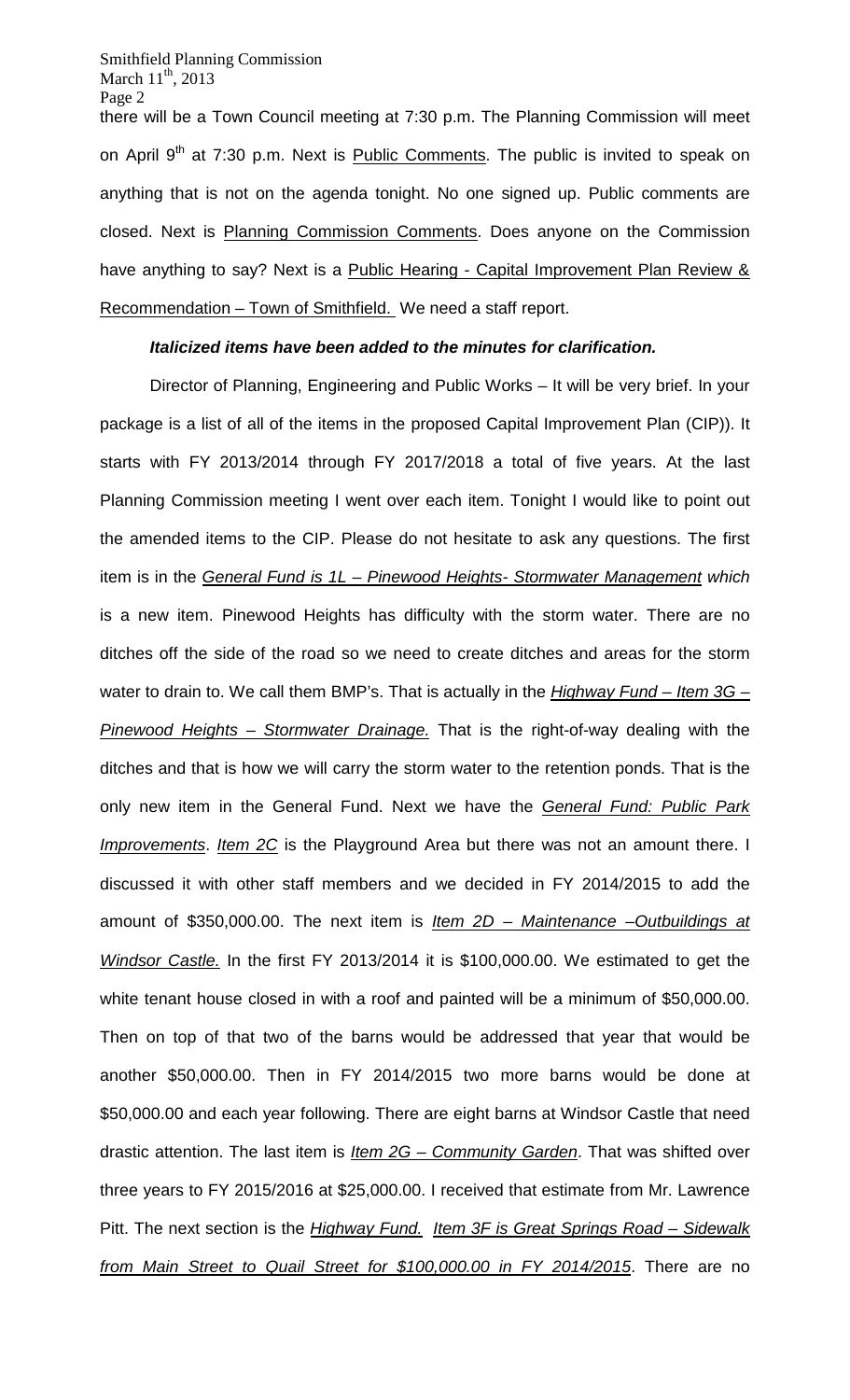sidewalks on either side of the road in that section. You will notice that it is listed in bold text. The description on page two explains that it is for a Virginia Department of Transportation revenue sharing project. That means that it will be \$50,000.00 from the town and \$50,000.00 from VDOT. This is very similar to how we handled the turn lane on John Rolfe Drive. Are there any questions? The next section is under the *Water Fund* which is *Item 4H – Water Treatment Plant – Concentrate Pump for \$80,000.00 in FY 2014/2015.* It is a pump that is needed at the Reverse Osmosis Plant. There are two existing ones but if they both fail there will not be any water available to public. We want to make sure that there is a pump on standby if needed.

Vice Chair Davidson - This is a back-up pump?

Director of Planning, Engineering and Public Works – Yes, Sir. It will actually be made of stainless steel. That is all of the changes that we have made.

Vice Chair Davidson – Are there any questions? Next is a Public Hearing. I will open the public hearing. We have four people signed up to speak. We will start with Mayor Carter Williams.

Mayor Williams – Good evening ladies and gentlemen. I am going to give you a map handout. The county owns eighty acres on Great Springs Road that they plan to put the Rescue Squad facility on. Hope Presbyterian Church owns eight acres which they are going to build a church there. There was a person in town that I was dealing with on another matter and he said that he wanted to do something for the Town of Smithfield only and not the county. He said that the town needed some soccer fields. I told him that we had plenty of soccer fields at Nike Park. What we need is ball fields. We have Beale Park that is full of children and too many in there to begin with. He asked if we had anywhere to put it. I was thinking about Windsor Castle Park. If you remember, about two or three years ago, Mr. Joe Luter III came to us and said that he would like to build some ball fields at Windsor Castle Park. We were bombarded by citizens that said that they did not want ball fields at Windsor Castle. They felt it is a passive park. The citizens felt it is too close in proximity to everything else around town and a lot of other reasons. Mr. Luter got the word that we did not really want the ball fields at Windsor Castle Park so he backed away. When this person came to me and wanted to do something I immediately thought about that again and decided not to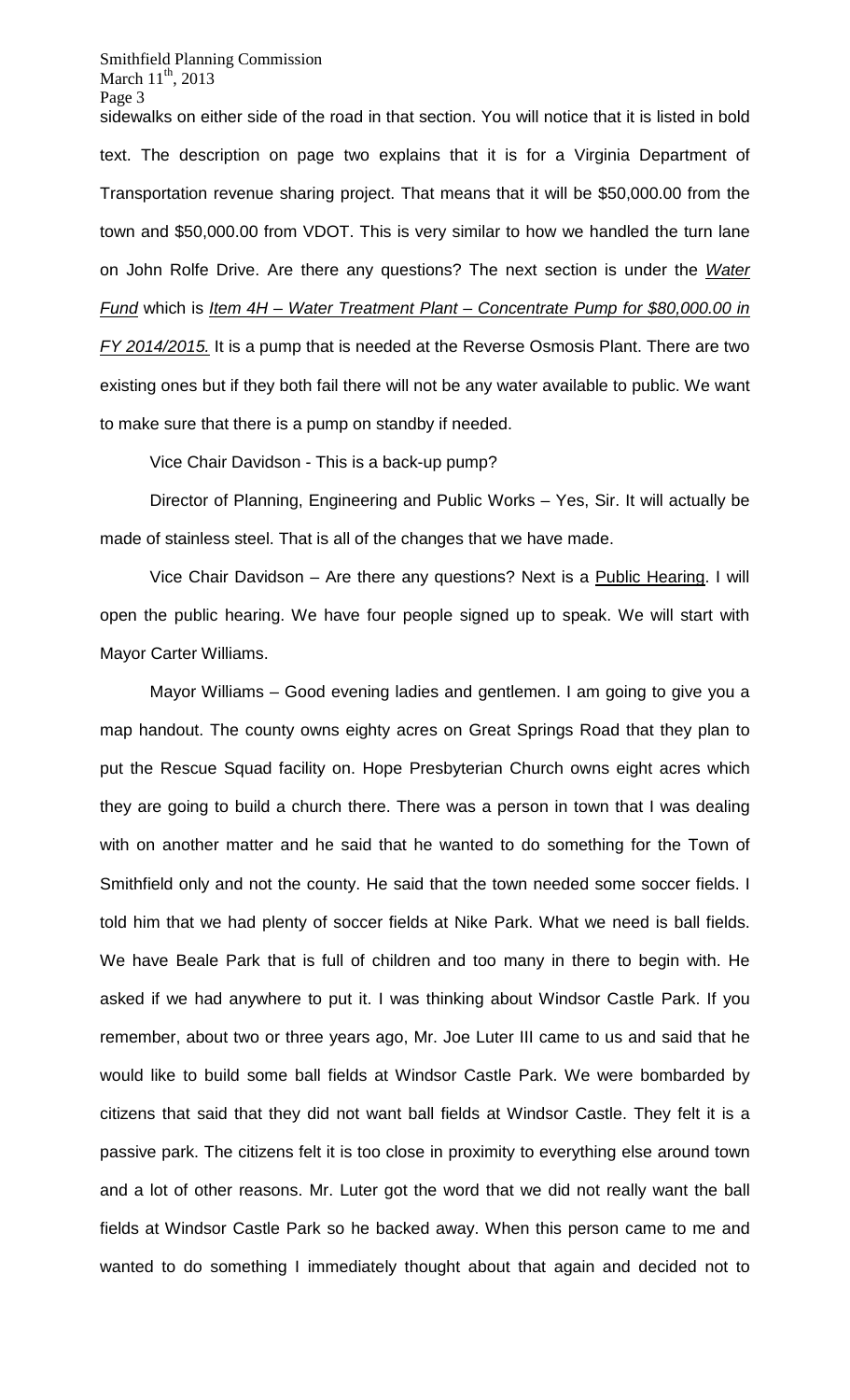handle this by myself. I had Mr. Andrew Gregory go to work creating a drawing of a ball field that would go close to the kayak launch. It was really a smaller version of this drawing. In the meantime, we came up with the bright idea of putting it behind the new Rescue Squad building and asked Isle of Wight County to let the town annex this piece of property. They would give us this piece of property for the ball field and it would be a win, win situation for everyone. I went back to the person to explain it to him. He asked us to bring him a picture of it. Mr. Gregory, Mr. Saunders, and Mr. Russell Parrish, who is the architect, walked over the whole piece of property. We wanted to put it over here in this field but the County did not want us to do that. Mr. Gregory and I went to the Isle of Wight Buildings and Grounds Committee meeting and told them that we wanted that field but they were not privy to us having it. The County decided they would give the town the wooded area over here. When Mr. Gregory, Mr. Saunders, and Mr. Parrish walked the wooded area they found it was a better fit for the ball field. We have woods around it. There is a walking trail around it so when the boys and girls are playing ball then the other family members can walk on the trails. These are batting cages over here. There are picnic shelters over here. This is a handicapped field over here. Over here is a T-Ball field. You will see two of them that are white. We figured that we only had enough money to do all of them except those two. We are going to hold off on that and I will get to that a little bit later. You see right here that the architect drew in a statue. Mr. Gregory and I were thinking 1.2 million when we started with all of this except these two fields here. I went back to the person and showed it to him. I did not hear anything for a couple of weeks then Mr. Maynard Gwaltney got involved. Mr. Larry Pope, CEO of Smithfield Foods and Smithfield Foods are going to donate \$800,000.00 for the ball field. Mr. Pope said that you are leaving these two fields out and I want to see the whole complex done at one time. I told him that we just did not have that much money. He suggested, after two or three different conversations he said you get the Town of Smithfield to put up \$200,000.00, the County to put up \$200,000.00, and the Smithfield Recreation Association to sell Beale Park and put the money towards the new park and I will give you \$800,000.00. I ask about the two fields and he said to make it a million. We have a million coming from him if it all goes through. Our next step is to put this in our CIP. Of course, Town Council will have to have a public hearing. We are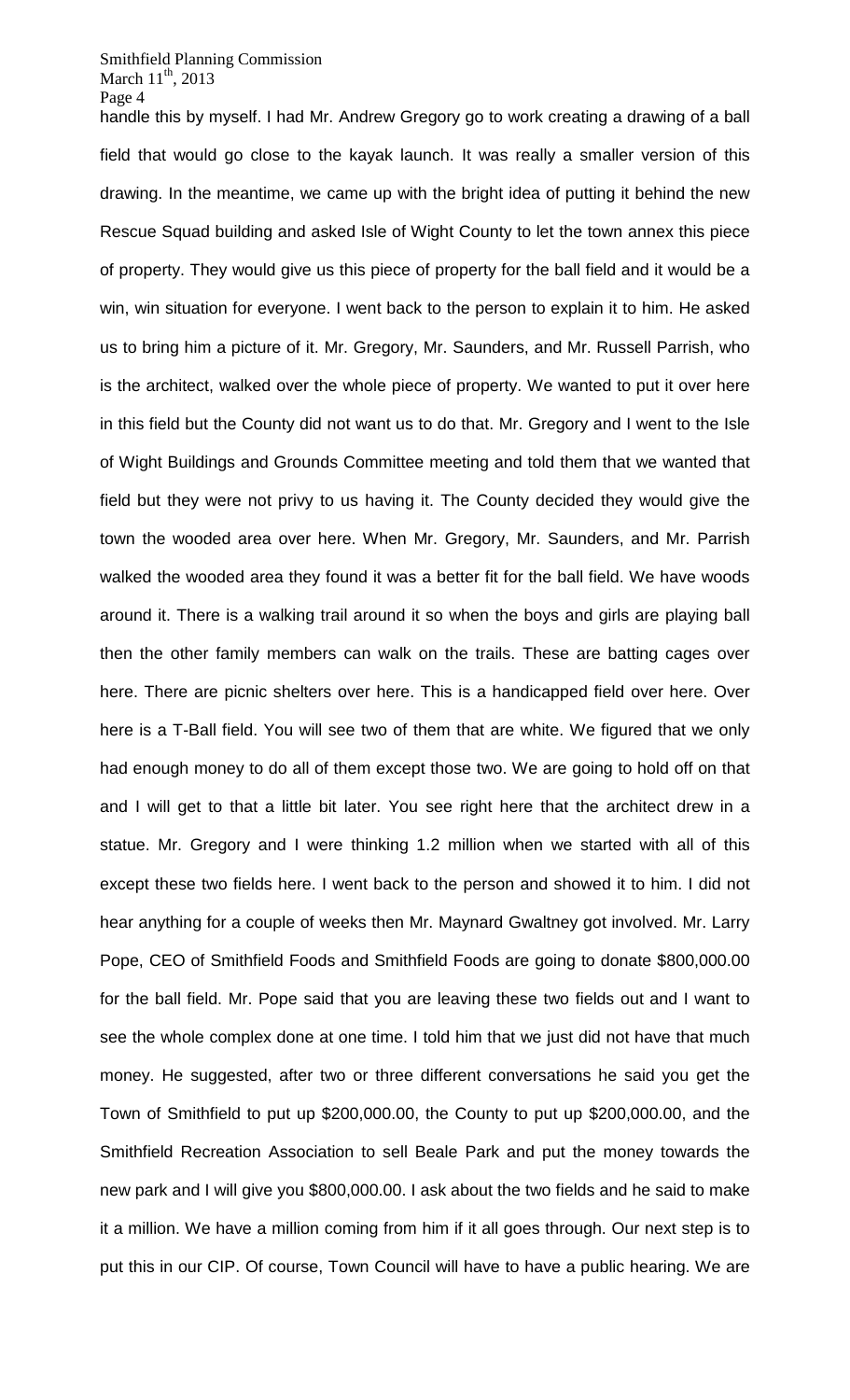going to be annexing a piece of property. We have to have everyone on board for this. Mr. Gregory and I next step on the  $21<sup>st</sup>$ , is to get representatives from the Smithfield Recreation Association and the county on board with the idea. We are doing some homework on that but we have to present it to them. They will have to help us with \$200,000.00 plus give us this land and let us annex it. We get this on the CIP and have the Planning Commission to bless it.

Mr. Gregory – A couple of years ago Council did a Strategic Planning Session and outlined several goals of what we wanted to accomplish whether it was this Council's term or whether it would be council that came after us. One of those was to enhance the recreational opportunities within the town limits. Obviously, I think everyone would agree, for a million dollars to appear essentially out of nowhere to basically jump start that effort is amazing. As most of us are well aware, the county and the town by ourselves are not in a financial position to be able put 1.2 or 1.5 million or even \$600,000.00 towards a project like that. Once the idea of getting a piece of property donated to the town, a million dollars of construction money, and all the dirt donated that we need in order to help construct the facility those are huge items that people are already supporting. We have a couple of representatives from the Smithfield Recreation Association that will come up and talk about the state's needs that are out there, how many kids they service, and the difference that this would not only make for them but also for the town and county. There is an economic impact piece to this. If any of you have ever travelled around to any of these types of facilities on weekends you can bring in twelve and sometimes as many as twenty four teams for tournaments along with all the parents and grandparents that come with them. You can have as many as three to four hundred people at a time coming to Smithfield eating and spending Saturday and Sunday nights for the tournaments. There is an economic impact to this as well that we really have not gotten into. The next speaker is Mr. Kris Kennedy, who is the current President of the Smithfield Recreation Association. We also have Mr. Danny Hughes, who is the outgoing President and knows a lot of the history. Over the last decade Mr. Hughes has been trying to make something like this happen they just did not have the financial resources to be able to make it happen.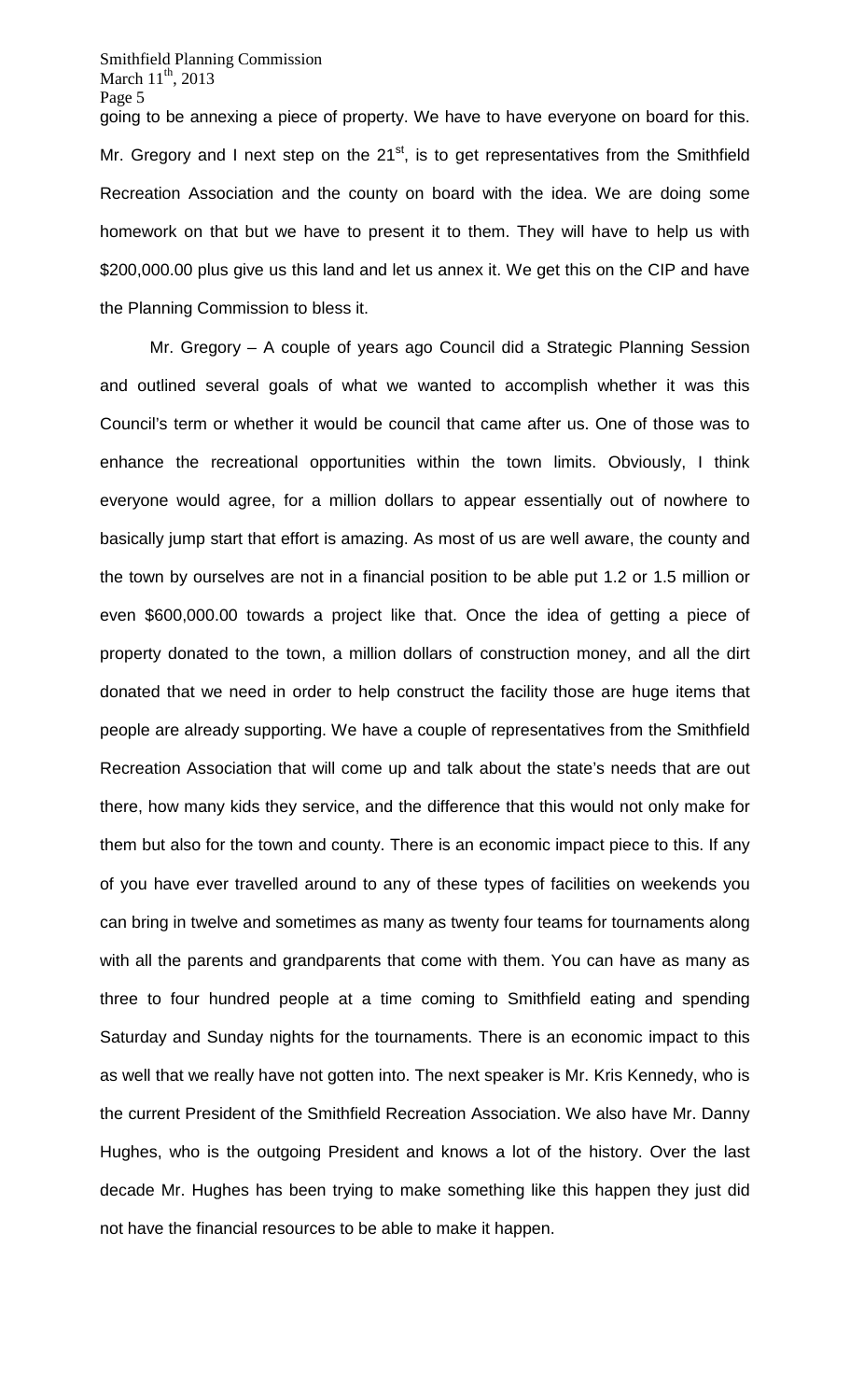Mr. Danny Hughes – Good evening. I am Danny Hughes. I live at 20648 River's Bend, Smithfield, over in Gatling Point. I appreciate you allowing us to come and speak to you tonight. As Mr. Gregory mentioned, I am the past President of Smithfield Recreation and I am still involved in the role of President Emeritus. I have a vested interest in this baseball field, our organization, and more importantly the kids in this community. I have been a baseball coach for over fifteen years. I have coached Pop Warner football. The kids in this community are very important to me. This is a dream and a vision that I have had for a number of years. I was part of the process involving the Windsor Castle project that unfortunately did not come to fruition. These opportunities come along once in a lifetime. We are fortunate that it came twice in a lifetime. This may very well be our last go at it. It is not too often in a small town or anywhere that somebody is willing to donate a million dollars for the benefit of our community and more importantly our kids. I will share with you some of the facts about Beale Park. Currently we have registered roughly three hundred and thirty boys and girls to play baseball and softball. In prior years, we have had as many as four hundred. We have also had as little as two hundred and fifty. The numbers have fluctuated through the years for a number of reasons a lot of them due to cost, deterioration of the facilities, and maybe because families feel that there are better opportunities for their children with nicer or safer fields. We are happy to say through our efforts over the last five or six years we have put a lot of time and effort into bringing Beale Park up to par to the best of our ability by cleaning, painting and fixing it up. Our numbers have been on the rise. Even this year in these economic times our numbers are up over ten percent this year. There is a great need and a great desire for people to have their kids participate in baseball and softball. Our facility is approaching fifty years old. The Beale family was kind enough to donate it to us many, many years ago. It has been used in the past for little league football and today it is used for baseball. We have had fences blown down in storms that had to be rebuilt. We have had severe drainage issues that we continue to deal with even today. Any money that we are able to raise through our own efforts is poured back into the facility. It is becoming difficult and nearly impossible to keep our fee structure where it is. It is already at the high end when you look at other facilities that do not have the problems that we have. We do not want to pass the cost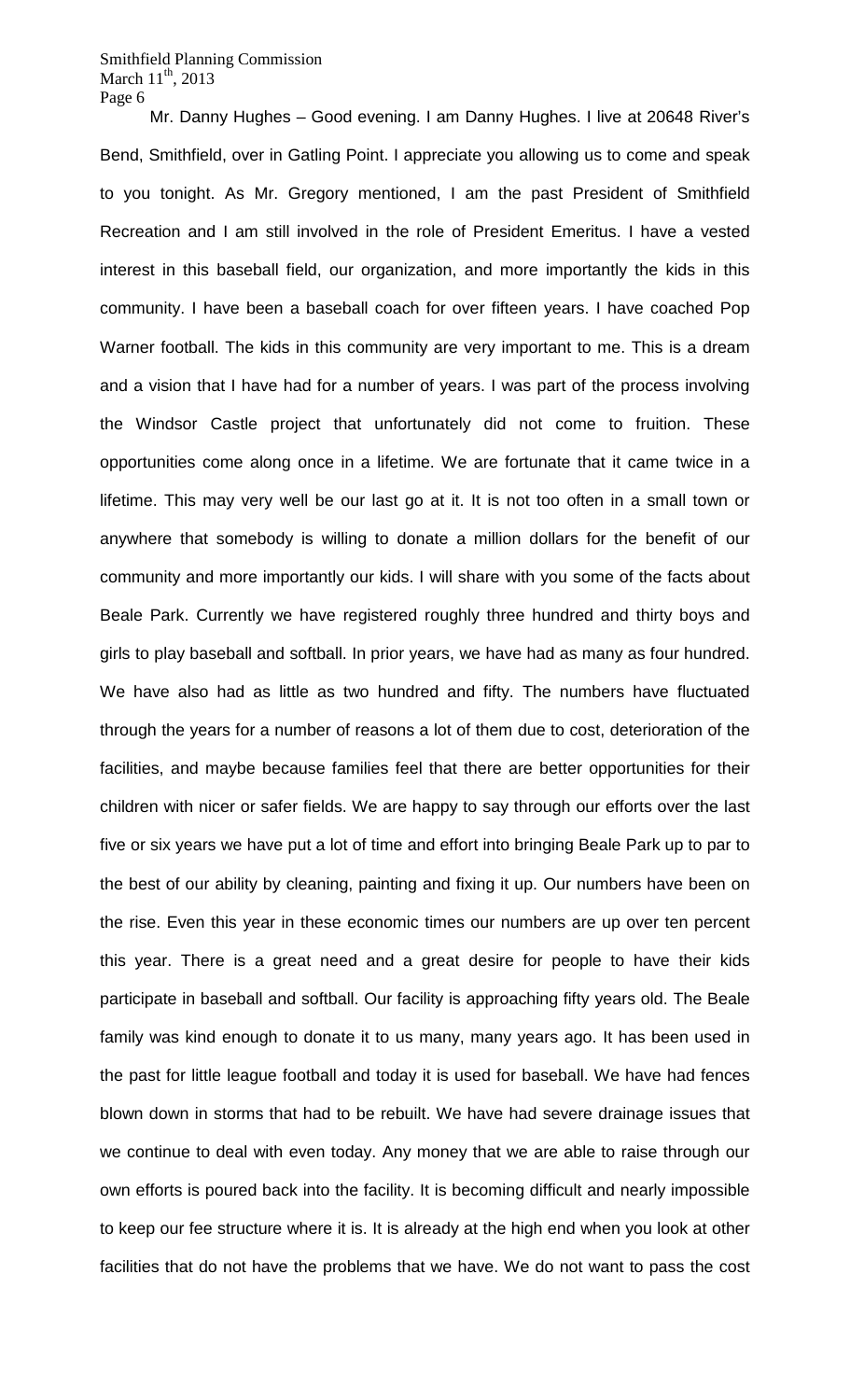onto the parents to keep up with the drainage and overhead at Beale Park. We have three fields right now and a practice field that is at max usage. In the past we have used the library field next to the YMCA which we do utilize but that is limited to the younger kids T-Ball players. There is no lights out there so our use out there is very limited. We have depended heavily on the use of the fields at Nike Park. They have been very generous in the past but we are getting squeezed out because adult softball, Frisbee football, and kickball. The need has never been greater than now. I am really imploring you to really give this the consideration that it deserves. We really need your support. I thank you for your time. I will let Mr. Kennedy say a few words.

Mr. Kris Kennedy – My name is Kris Kennedy. I live at 11061 Whitehouse Road in Smithfield. I am the current President of Smithfield Recreation. I have five children that have played at Smithfield Recreation Association. There are a lot of people that have played there at some point. It is costing a significant amount of money every year just to maintain it. There is a significant drainage and erosion issues there. Just that alone to fix is going to cost in the neighborhood of \$500,000.00. We haul dirt in every year to the tune of \$10,000.00 to \$15,000.00 to replace dirt that has washed away at the facility. We currently have three hundred and thirty five children signed up. We had to tell folks that we do not have the room to hold anymore games. In the past we have always held a fourteen game schedule. This year we are only going to be able to find time for a thirteen game schedule just because of field time with the number of teams that we have. We do have more time on the bigger fields. A lot of real small kids are coming back into the organization. It is really sad to have to tell a five, six, or seven year old that they cannot play baseball this year because we do not have room or they signed up late. The kids of Smithfield deserve to play in a state of the art facility that is being proposed right here. The kids put in a lot of time and effort into baseball. It is the feeder program for the high school system. All of the high school kids played baseball over at SRA. We are losing some of the better talent at SRA just because of the conditions of the field. They are going off and playing travel ball which impacts the experience for the children that are not travel ball baseball players. The better the competition is on the field the more you learn as a child playing with better players on the field. There is a dire need for this. We are hoping there is something that can be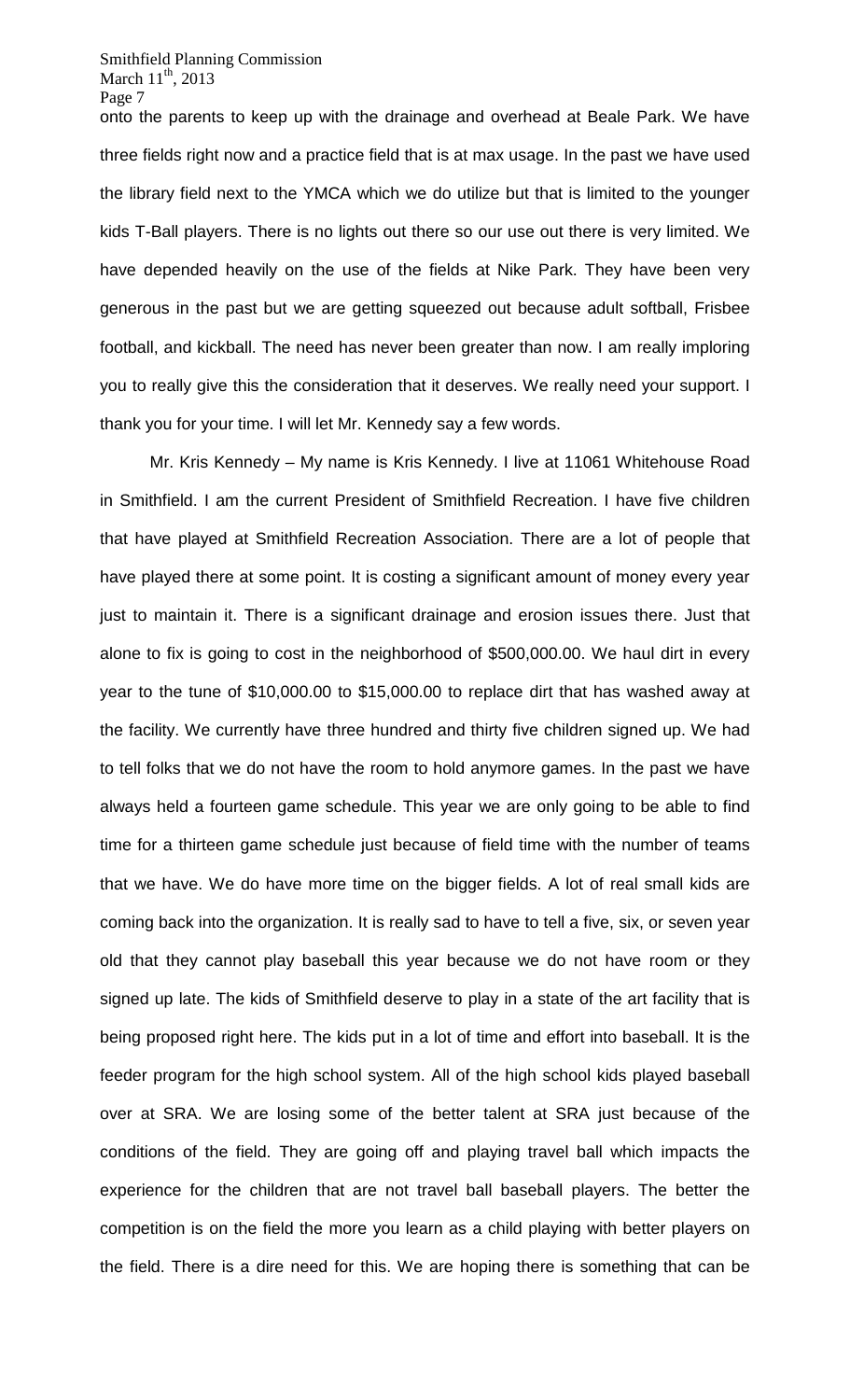done to make this happen. We are all on board and willing to do whatever is necessary.

Thank you very much.

Vice Chair Davidson – Thank you.

Mr. Gregory – I want to draw special attention to the challenger field which is the smaller field towards the front of the property that Mayor Williams mentioned. This is one of a kind field I believe in the Hampton Roads area. There is only one other one like it. It is completely Astroturf which makes it completely accessible for kids with disabilities whether they use walkers, wheel chairs, or canes. There are no tripping hazards because it is a flat surface. It would make Smithfield a destination for champion league or a challenger league for kids with disabilities. We put it at the front of the property so it will be the first thing you see when you come in. It is the highlight. We did not hide it in the back. We want to celebrate that and I know that Smithfield Recreation is also excited about that opportunity. We are requesting the Planning Commission to recommend approval to Council to add a line item to the CIP for the \$200,000.00 commitment starting in FY 2013/2014. We would spread the commitment out over eight years so the Town of Smithfield commitment would be \$25,000.00 per year. This is very similar to what we have done with other organizations like the YMCA or other items that we have contributed to. We are going to continue to work with the Ms. Minga, Town Treasurer to make sure that we are approaching that in the best way possible. The Town Council will visit that at a later date as well after your consideration. I appreciate your time tonight. Thanks for hearing everyone out. Are there any questions? Thank you.

Vice Chair Davidson – I also coached all the way from T-ball to the majors. I also did some traveling teams. We never had facilities this nice. For a town the size of Smithfield to get a million dollars dropped into their laps is sort of a no brainer to turn that down. Are there any questions?

Ms. Hillegass – I played ball for twenty five years. This is just incredible. I was wondering what the time frame would be in terms of getting property agreements? When would you break ground for the base ball field?

Mr. Gregory – That is a great question. Mayor Williams and I have had two meetings with the Isle of Wight County Building and Grounds Committee. We have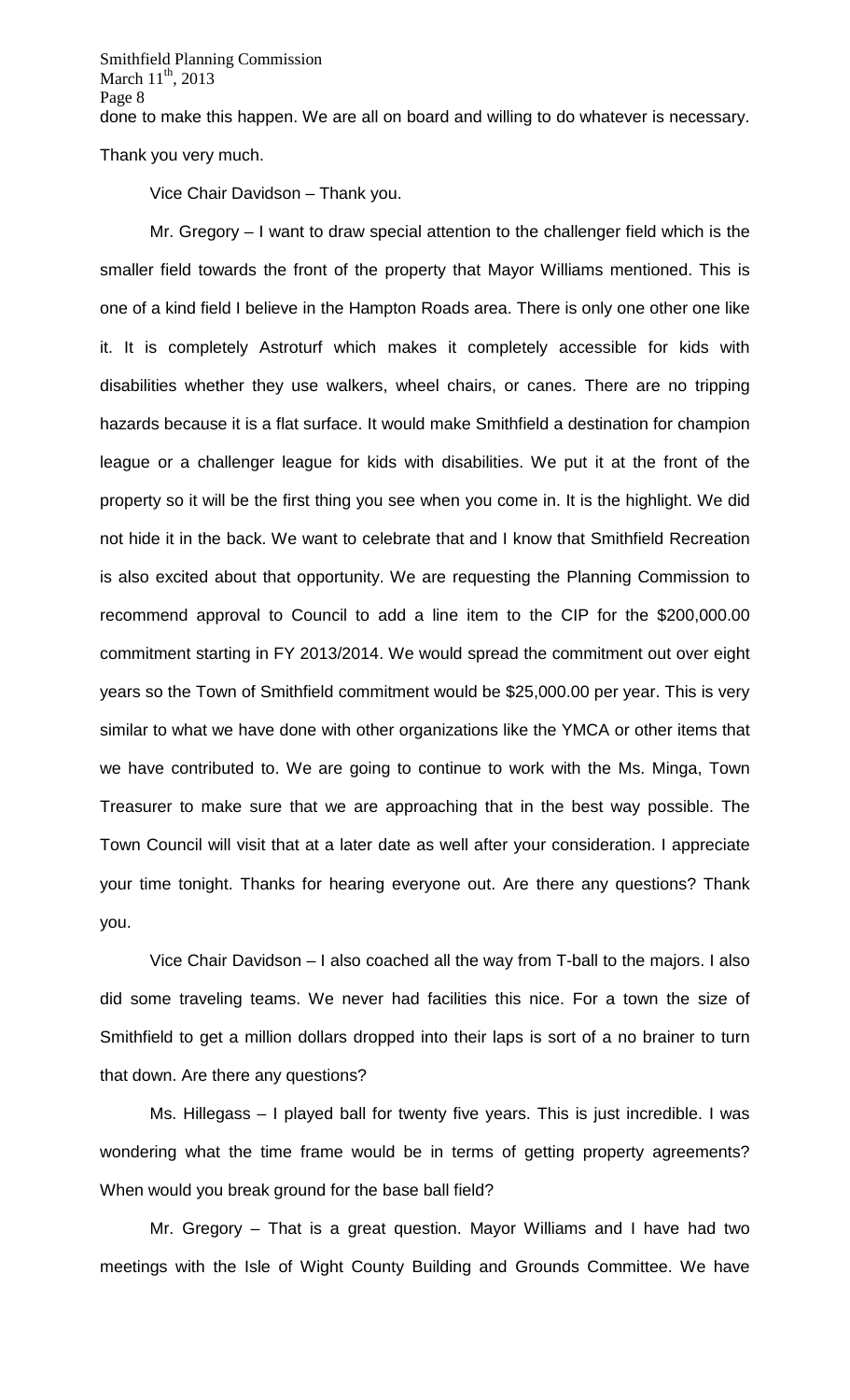spoken with every single member of the Board of Supervisors either collectively or individually on at least the boundary line adjustment that would be required to have this in the Town of Smithfield. Mr. Pope was very adamant that he wants the ball field to be in the town limits. He knows that even if it is in the town that it will benefit the county as a whole that was a very minor issue and so far there has not been any disagreement on accomplishing that task so far. We have been down this path two or three times before and Smithfield Recreation can attest to this. We are going to be deliberate. We are going to be patient. We are not going to count any chickens before they are hatched. We are going to do what is in the best interest for the town, the organization, and the kids. Are there any other questions?

Mr. Swecker - If you go by Beale Park in the summer time during the week or weekends you can tell that the park has outgrown the kids. Those gentlemen volunteer their time. They should be commended for all the hours that they put into this. Mayor Williams and Mr. Gregory should be commended also for their time and the drawing that they brought to us today. This is not only going to benefit us today but also benefit generations to come. The revenue that is going to come into the town on the weekends with tournament ball and with someone giving us a million dollars, that is hard to turn down. There is just no way. It is a good asset for the county too. The county will benefit from it.

Mr. Gregory – Safety is always first and foremost. Beale Park barely has any room to park so you worry about kids crossing the street and balls going in the road. There are a number of hazards there but fortunately they have dealt with it very well. We have not had any incidents but it only takes one time then it becomes a major issue. The location of the new ball field there will be no concerns about foul balls hitting the road or parking issues. You will hear jokes from people about Beale Park fields being so close together that anytime somebody hits a foul ball the whole crowd yells "heads up". You have to be on alert all the time because a ball could hit you. You have to be very careful. We are trying to address all of those concerns. Thank you very much.

Vice Chair Davidson – Are there any other questions?

Mr. Bryan – The \$350,000.00 in FY 2014/2015 for the play area is just a place holder or does this involve funding from this one million dollar donation?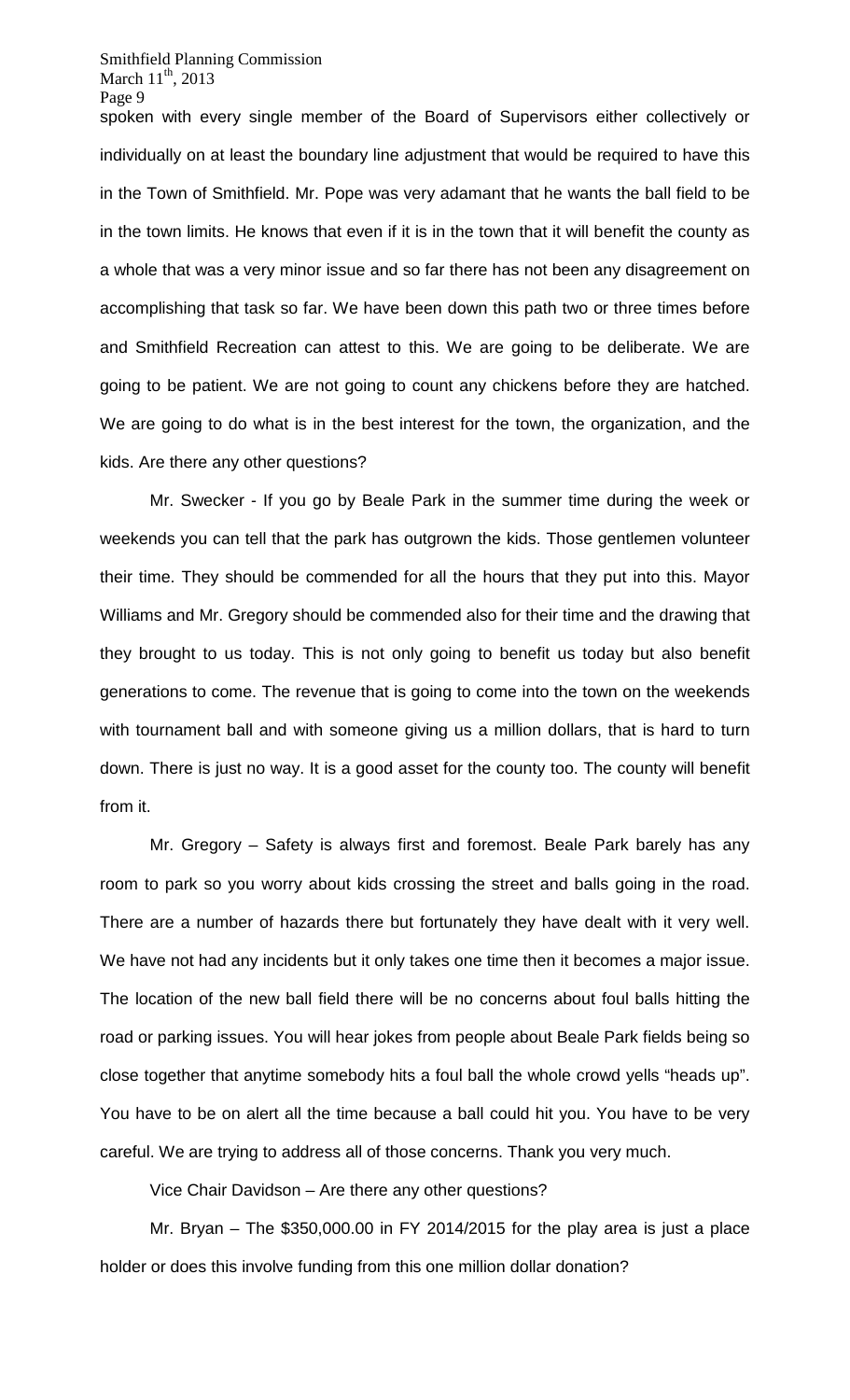Director of Planning, Engineering and Public Works – No sir. This is a totally separate item.

Ms. Hillegass – That is for a play area at Windsor Castle Park. It is an integrated landscape play area from what I understand.

Mr. Pack – At Council level we have discussed this a little but nothing official. The feeling amongst Council is in support of this. We have not done any resolutions or motions to pass this yet but we are talking about it in committee. The feeling of Council is unanimous support of this project.

Vice Chair Davidson – What do we have to do to add this as a line item? We are just making a recommendation to council anyway as I understand it.

Ms. Hillegass – Mr. Chairman, I will make a motion to recommend to Council to add this as a line item as requested for \$25,000.00 per year for eight years to get this project done.

Mr. Odom – Second

Vice Chair Davidson – A motion has been made a properly seconded that we recommend to Council to add line item 2-H under the General Fund – Public Park Improvements. All in favor signify by saying aye, opposed say nay.

On call for the vote, six members were present. Mr. Bryan voted aye, Ms. Hillegass voted aye, Mr. Odom voted aye, Mr. Pack voted aye, Vice Chair Davidson voted aye and Mr. Swecker voted aye. There were no votes against the motion. The motion passed.

Vice Chair Davidson – I will close the public hearing at this time. We will consider the CIP as it has been amended. I would entertain a motion to recommend to Town Council to approve the amended CIP.

Ms. Hillegass – So moved.

Mr. Pack – Second.

Vice Chair Davidson – A motion has been made and properly seconded that we recommend to Town Council to approve the amended CIP. All in favor signify by saying aye, opposed say nay.

On call for the vote, six members were present. Mr. Bryan voted aye, Ms. Hillegass voted aye, Mr. Odom voted aye, Mr. Pack voted aye, Vice Chair Davidson